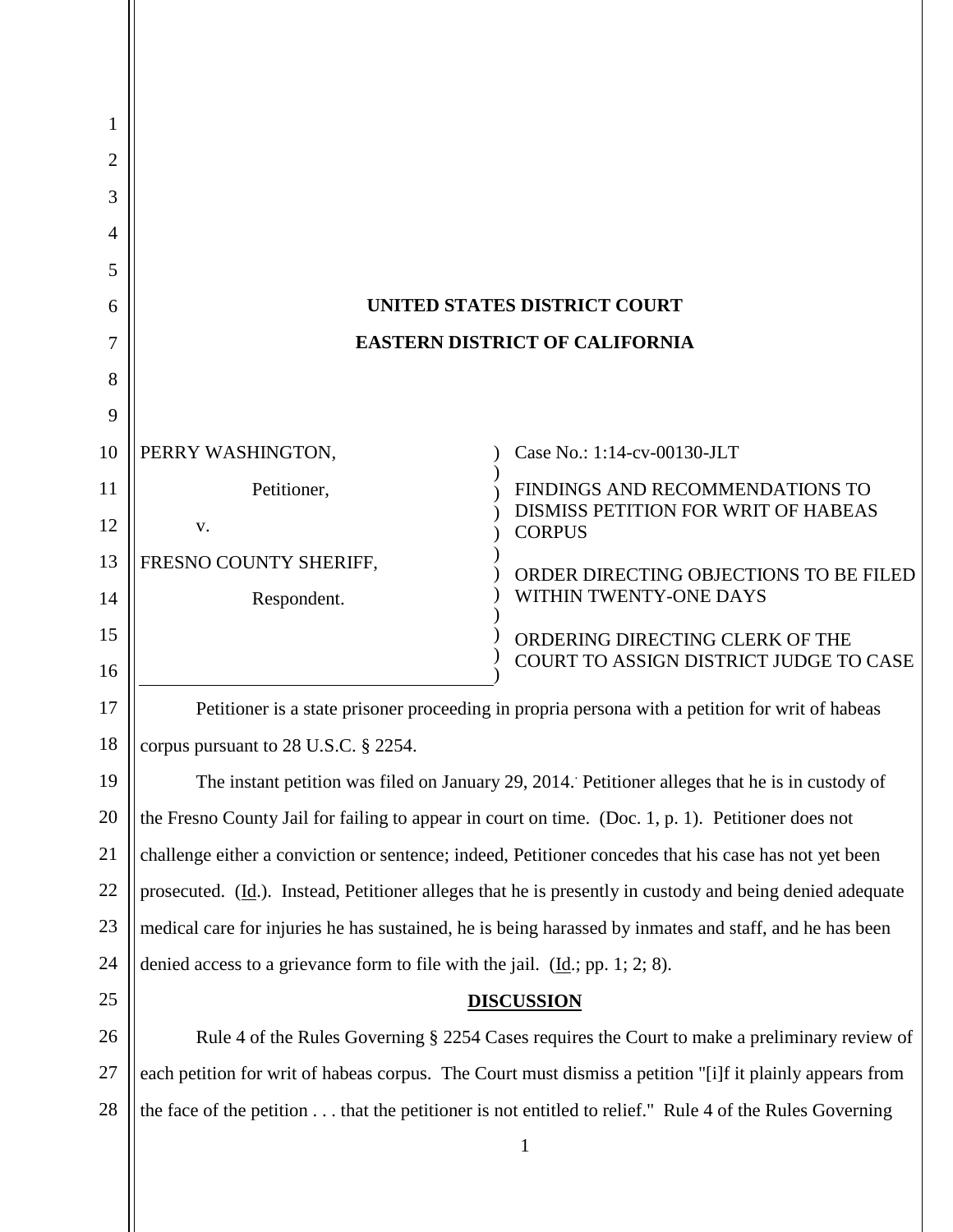2254 Cases; see also Hendricks v. Vasquez, 908 F.2d 490 (9th Cir.1990). A federal court may only grant a petition for writ of habeas corpus if the petitioner can show that "he is in custody in violation of the Constitution… " 28 U.S.C. § 2254(a). A habeas corpus petition is the correct method for a prisoner to challenge the "legality or duration" of his confinement. Badea v. Cox, 931 F.2d 573, 574 (9th Cir. 1991), *quoting*, Preiser v. Rodriguez, 411 U.S. 475, 485, 93 S. Ct. 1827 (1973); Ramirez v. Galaza, 334 F.3d 850, 859 (9<sup>th</sup> Cir. 2003)("[H]abeas jurisdiction is absent, and a  $\S$  1983 action proper, where a successful challenge to a prison condition will not necessarily shorten the prisoner's sentence"); Advisory Committee Notes to Rule 1 of the Rules Governing Section 2254 Cases.

The Ninth Circuit has also held that "[h]abeas corpus jurisdiction also exists when a petitioner seeks expungement of a disciplinary finding from his record if expungement is likely to accelerate the prisoner's eligibility for parole." Bostic v. Carlson, 884 F.2d 1267, 1269 (9<sup>th</sup> Cir. 1989); see also Docken v. Chase, 393 F. 3d 1024, 1031 ( $9<sup>th</sup>$  Cir. 2004)("[W]e understand Bostic's use of the term 'likely' to identify claims with a sufficient nexus to the length of imprisonment so as to implicate, but not fall squarely within, the 'core' challenges identified by the Preiser Court.")

15 16 17 18 In contrast to a habeas corpus challenge to the length or duration of confinement, a civil rights action pursuant to 42 U.S.C. § 1983 is the proper method for a prisoner to challenge the conditions of confinement. McCarthy v. Bronson, 500 U.S. 136, 141-42 (1991); Preiser, 411 U.S. at 499; Badea, 931 F.2d at 574; Advisory Committee Notes to Rule 1 of the Rules Governing Section 2254 Cases.

19 20 21 22 23 24 25 26 27 In this case, Petitioner alleges that he is in custody of the Fresno County Jail for failing to appear in court on time. Petitioner further alleges that he has been beaten in jail for previous lawsuits he has filed against Fresno County; that he has been placed in proximity to inmates who have either threatened him or assaulted him; that he has been denied access to an "emergency button"; and that he is intending to file a civil damages suit but has filed this habeas petition to seek injunctive relief to be placed in "protective custody." (Doc. 1, pp. 2-5). As relief, Petitioner requests the following: an injunction against the Fresno County Sheriff's Office to prevent the destruction of a video that contains evidence favoring Petitioner; an emergency hearing on Petitioner's claims; and damages in the amount of \$750,000 in property damages and \$1 million for "pain and suffering." (Doc. 1, pp. 8-9).

28

1

2

3

4

5

6

7

8

9

10

11

12

13

14

Petitioner is clearly challenging the conditions of his confinement, not the fact or duration of